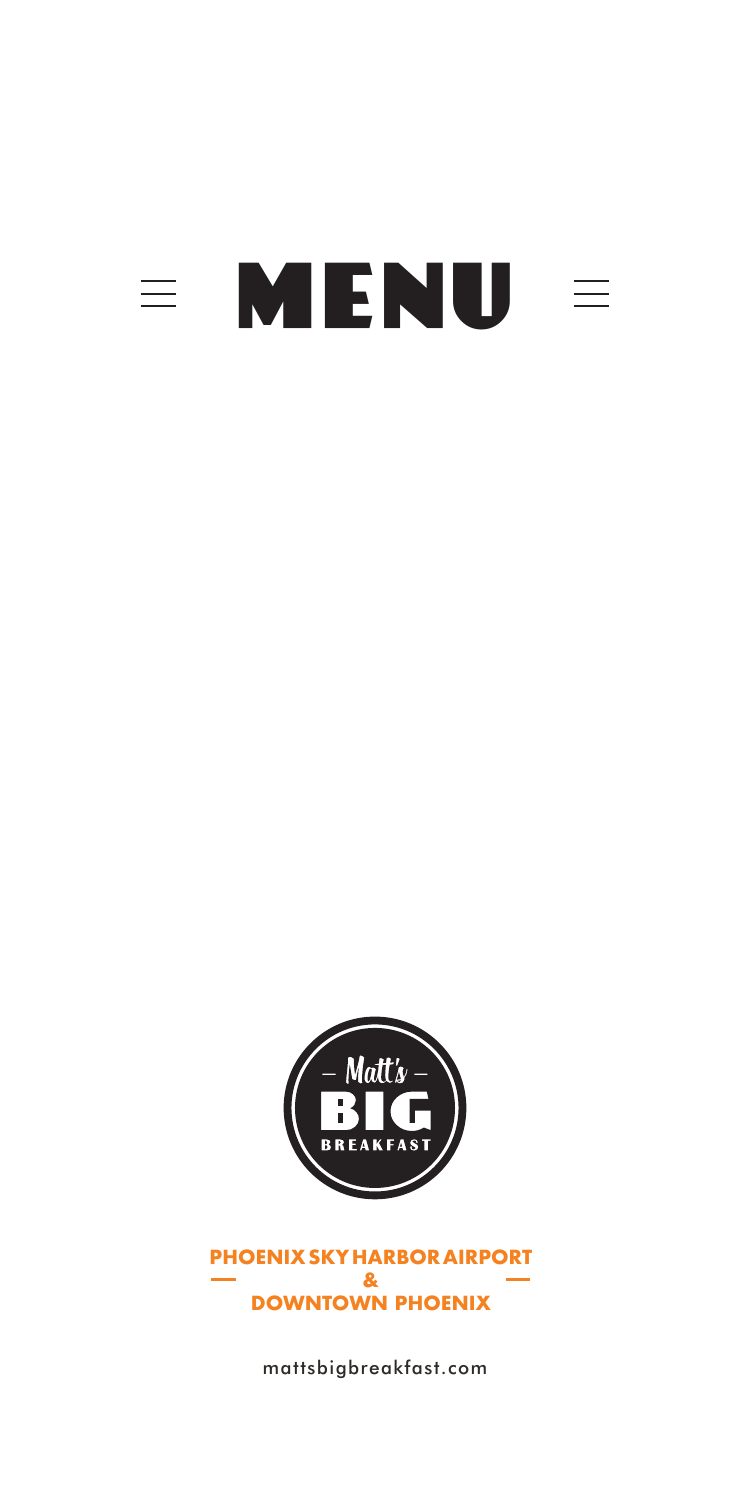

*(served all day) Our eggs are cage-free and we only cook with real butter and extra virgin olive oil.*

#### **THE FIVE SPOT PLATTER**

Breakfast sandwich with two eggs, two slices of thick-cut bacon, American cheese and grilled onions on a roll, with homefries

#### **SONRISA BURRITO**

Scrambled eggs, cheddar cheese, jalapeños, potatoes, and choice of bacon or sausage rolled in a flour tortilla

#### **THE HOG AND CHICK**

Two eggs, homefries, toast, choice of thick-cut bacon or country sausage (off the bone ham extra)\*

#### **CHEESE OMELET**

Wisconsin cheddar, aged provolone or American cheese folded into three eggs, with homefries and toast (add mushrooms, roasted peppers or sautéed onions; add bacon, ham or sausage)

#### **SALAMI SCRAMBLE**

Three eggs scrambled together with Molinari sopressata salami with homefries and toast

#### **THE CHOP AND CHICK**

Two eggs and a skillet seared pork rib chop, with homefries and toast\*

#### **MATT'S BIGGEST BREAKFAST**

Three eggs, two strips of thick-cut bacon, two sausage patties, homefries and one griddle cake\*

#### **STEAK AND EGGS**

8oz. choice center cut top sirloin, two eggs, homefries and toast\*

#### **SWEET AND SAVORY**

Two big slices of our secret recipe French toast, sweet cream butter and real maple syrup (2oz.) with smoked pork apple sausage

#### **GRIDDLECAKES**

Three made from scratch cakes, sweet cream butter and real maple syrup (2oz.)

#### **WAFFLE**

Made from scratch Belgian style waffle, sweet cream butter and real maple syrup (2oz.) with two slices of thick-cut bacon

#### **OATS**

Creamy bowl of steel-cut oatmeal with organic brown sugar and raisins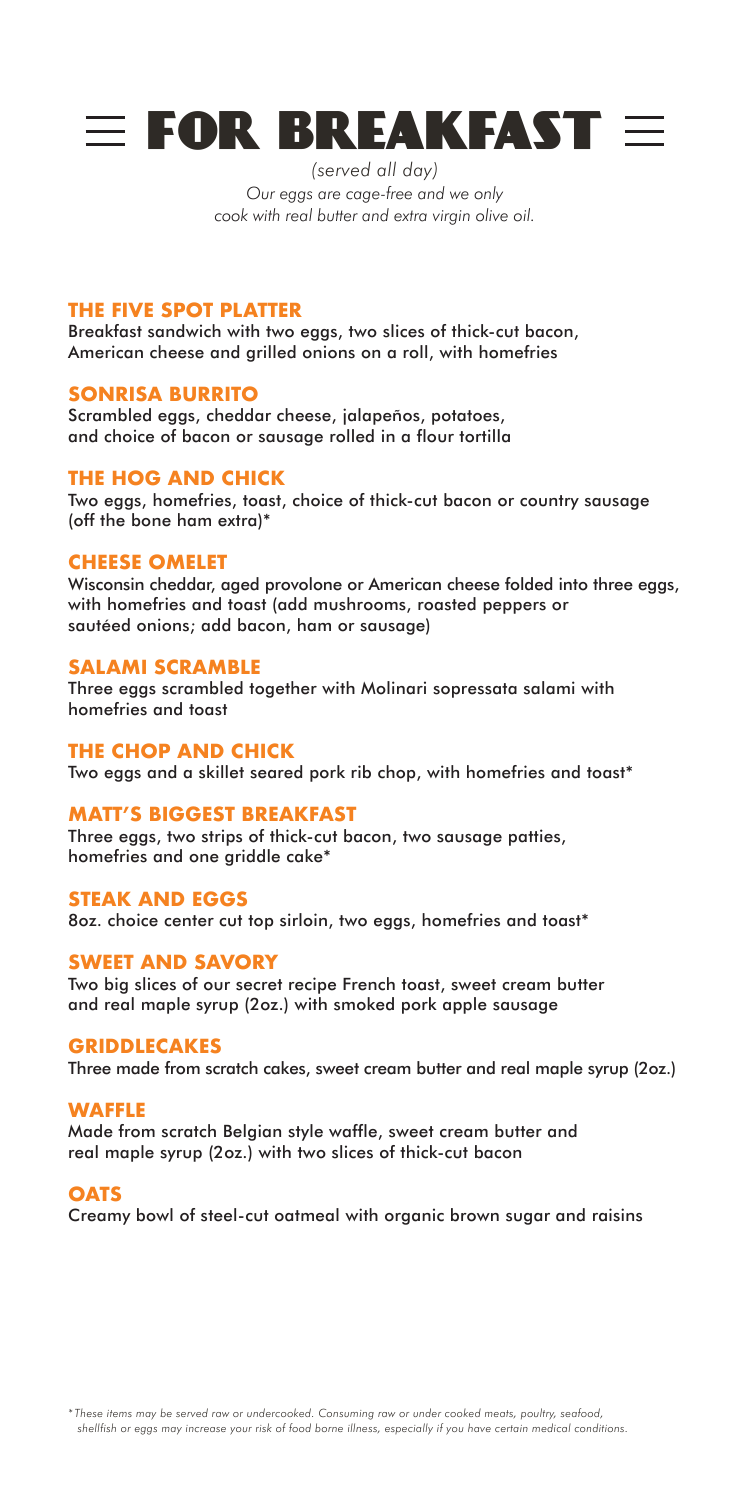

*(from 11am)*

*All sandwiches and burgers are served with kettle chips and a pickle. Substitute macaroni salad, cole slaw or seasoned steak fries instead*

## Burgers

#### **BIG BUTTER BURGER**

Hand-pressed half-pound of Niman Ranch ground chuck grilled in butter, topped with American cheese on a freshly baked artisan bun (substitute Maytag blue cheese)\*

#### **THE MAMACITA BURGER**

Hand-pressed half-pound of Niman Ranch ground chuck grilled in butter, topped with pepper jack cheese, thick-cut bacon and griddled jalapeños on a freshly baked artisan bun\*

#### **BIG CHILI BURGER**

Hand-pressed half-pound of Niman Ranch ground chuck grilled in butter, smothered with Midwest style chili, topped with Wisconsin cheddar cheese and sweet onion on a freshly baked artisan bun\*

## Sandwiches, Salads & Soups

#### **BLT**

Thick-cut bacon, iceberg lettuce and vine-ripened tomato on toasted country bread with real mayo

#### **CHICKEN SANDWICH**

All natural breast of chicken marinated in pesto, topped with aged provolone cheese and romaine lettuce on a rustic roll

#### **CLASSIC REUBEN**

House-roasted corned beef, sauerkraut, Swiss cheese, homemade 1000 island dressing on grilled marble rye

#### **EGG SALAD**

Chopped eggs with bread and butter pickles and sweet onion and real mayo on country bread

#### **TUNA SALAD**

Line-caught albacore solid white tuna tossed with celery hearts and real mayo on multigrain bread

#### **GRILLED CHEESE AND CREAMY TOMATO SOUP**

Grilled fontina and gruyere cheeses on country bread, with house made San Marzano tomato soup

#### **CHILI BOWL**

Slow cooked Midwest style chili topped with Wisconsin cheddar cheese and sweet onion, served with oyster crackers

#### **TOSSED COBB**

Crispy iceberg and romaine lettuce, chopped eggs, bacon, grilled chicken, kalamata olives, vine-ripened tomato and Maytag blue cheese tossed with balsamic vinaigrette

#### **THE FANCY SALAD**

Hearts of romaine, avocado, red onion, Italian parsley, red cabbage, grape tomatoes and cannellini beans all tossed with red wine vinaigrette (add grilled chicken)

*\* These items may be served raw or undercooked. Consuming raw or under cooked meats, poultry, seafood, shellfish or eggs may increase your risk of food borne illness, especially if you have certain medical conditions.*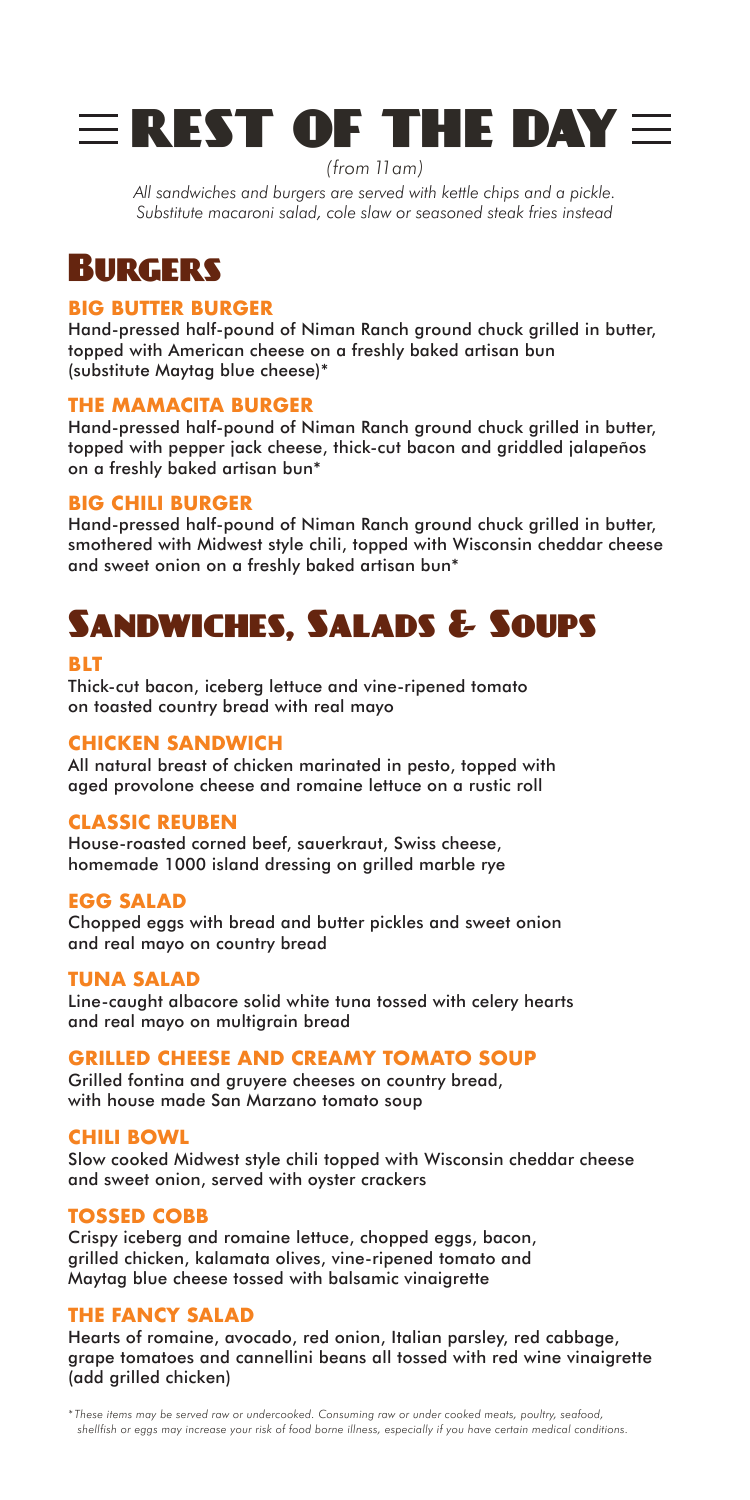# Other Good Stuff

#### **SMOTHERED AND COVERED**

Niman Ranch ground chuck "smothered" with rich mushroom gravy and "covered" with sautéed sweet onions and button mushrooms, with creamy smashed yukon gold potatoes and seasonal vegetables\*

#### **NOT YOUR MAMA'S MEATLOAF**

A thick slab of our blend of Niman Ranch ground chuck and pork shoulder, creamy smashed yukon gold potatoes with rich mushroom gravy and seasonal vegetables

#### **BOURBON BBQ CHICKEN DINNER**

Plump all natural breast of chicken, glazed and grilled with our very own barbecue sauce, with thick- cut seasoned steak fries and homemade cole slaw



*(12 & under)*

#### **THE LITTLE SHOT**

Breakfast sandwich on a roll with scrambled eggs and American cheese

#### **THE KIDDIE COMBO**

One egg, two pieces of thick-cut bacon and steak fries

#### **WAFFLE**

Made from scratch Belgian style waffle, sweet cream butter and real maple syrup (2oz.)

#### **JUST SAY CHEESE**

Grilled American and Swiss cheeses on country bread, with steak fries



| <b>THICK-CUT BACON OR COUNTRY SAUSAGE</b>          |  |
|----------------------------------------------------|--|
| <b>OFF THE BONE HAM STEAK</b>                      |  |
| <b>HOMEFRIES</b>                                   |  |
| <b>ONE EGG*</b>                                    |  |
| <b>TOAST AND ALL NATURAL PRESERVES</b>             |  |
| <b>SEASONED STEAK FRIES (Cooked in peanut oil)</b> |  |
| <b>COLE SLAW</b>                                   |  |
| <b>MACARONI SALAD</b>                              |  |
| <b>COTTAGE CHEESE</b>                              |  |
| <b>EXTRA 100% REAL GRADE A MAPLE SYRUP (2oz.)</b>  |  |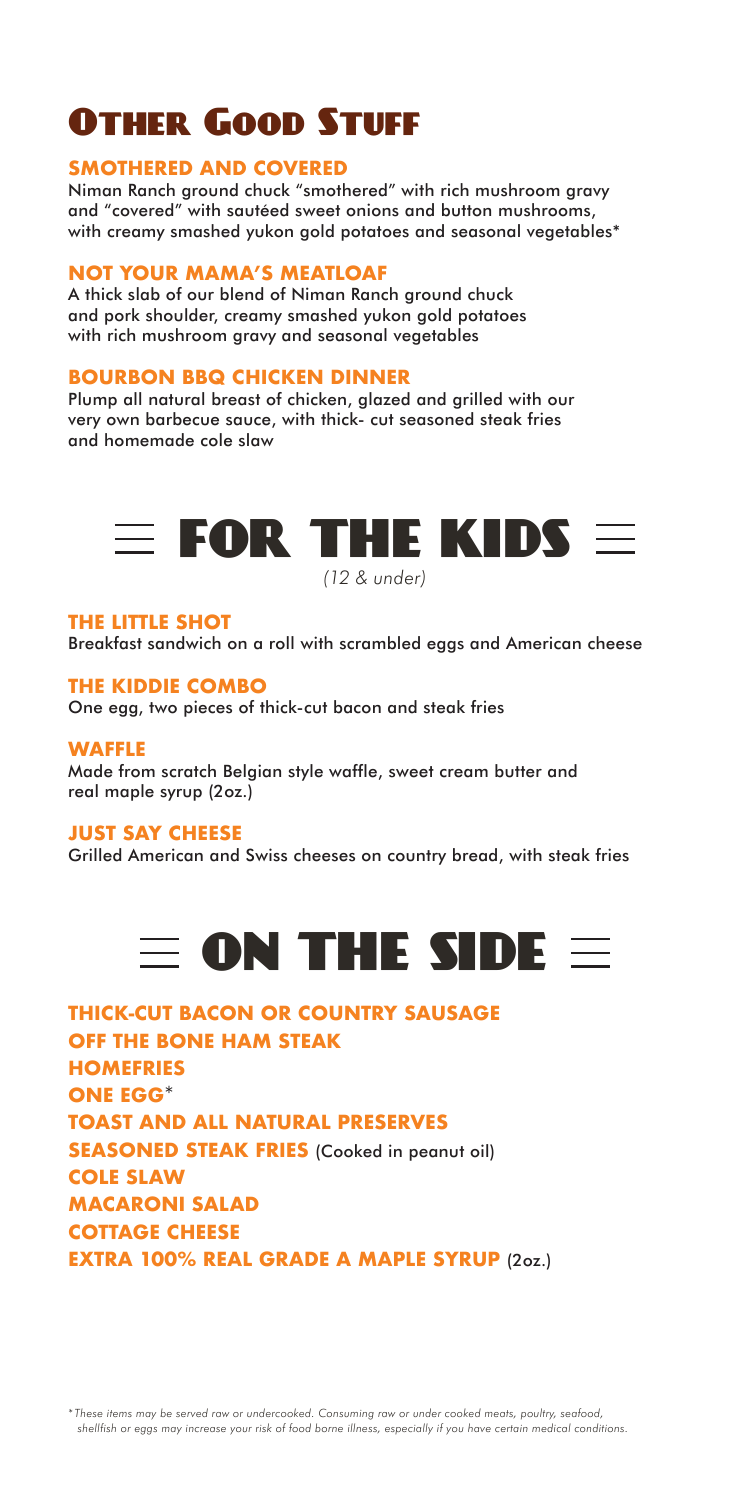

*Complimentary refills on coffee, iced tea and fountain drinks*

**COFFEE** Roastery of Cave Creek ground fresh, bottomless cup

**HOT TEA** 

**FRESH-SQUEEZED ORANGE JUICE**

**FRESH-SQUEEZED HONEY LEMONADE** **ORGANIC MILK CHOCOLATE ORGANIC MILK**

**ICED TEA** 

**FOUNTAIN DRINKS**

# **COCKTAILS**

*You were born to mix. Perfect your cocktail with your 'go-to' spirit*

#### **MIMOSA**

Sparkling wine with fresh squeezed orange juice

**GIN RICKEY** Classic highball of gin, fresh squeezed lime, and club soda

## **GIMLET**

Vodka with fresh squeezed lime

**MANHATTAN** Bourbon, sweet vermouth, and cherries

## **OLD FASHIONED**

Bourbon, bitters, simple syrup, and muddled orange

#### **WHISKEY SOUR**

Whiskey with sweet & sour



**WHITE** WILLIAM HILL CHARDONNAY CANYON ROAD PINOT GRIGIO

#### **RED**

LOUIS MARTINI CABERNET SAUVIGNON CANYON ROAD MERLOT

## Draft Beer

FOUR PEAKS KILTLIFTER STELLA ARTOIS BUD LIGHT SAMUEL ADAMS SEASONAL BLUE MOON SIERRA NEVADA PALE ALE STONE IPA LAGUNITAS IPA

## Bottled Beer

ANGRY ORCHARD CORONA EXTRA CORONA LIGHT BUDWEISER MICHELOB ULTRA MILLER LITE ALUMINUM COORS LIGHT ALUMINUM SAMUEL ADAMS BOSTON LAGER MODELO ESPECIAL GUINNESS PUB CAN LAGUNITAS LITTLE SUMPIN' SIERRA NEVADA TROPICAL IPA STONE RIPPER PALE ALE SHOCK TOP

5oz 8oz BOTTLE

16oz 20oz